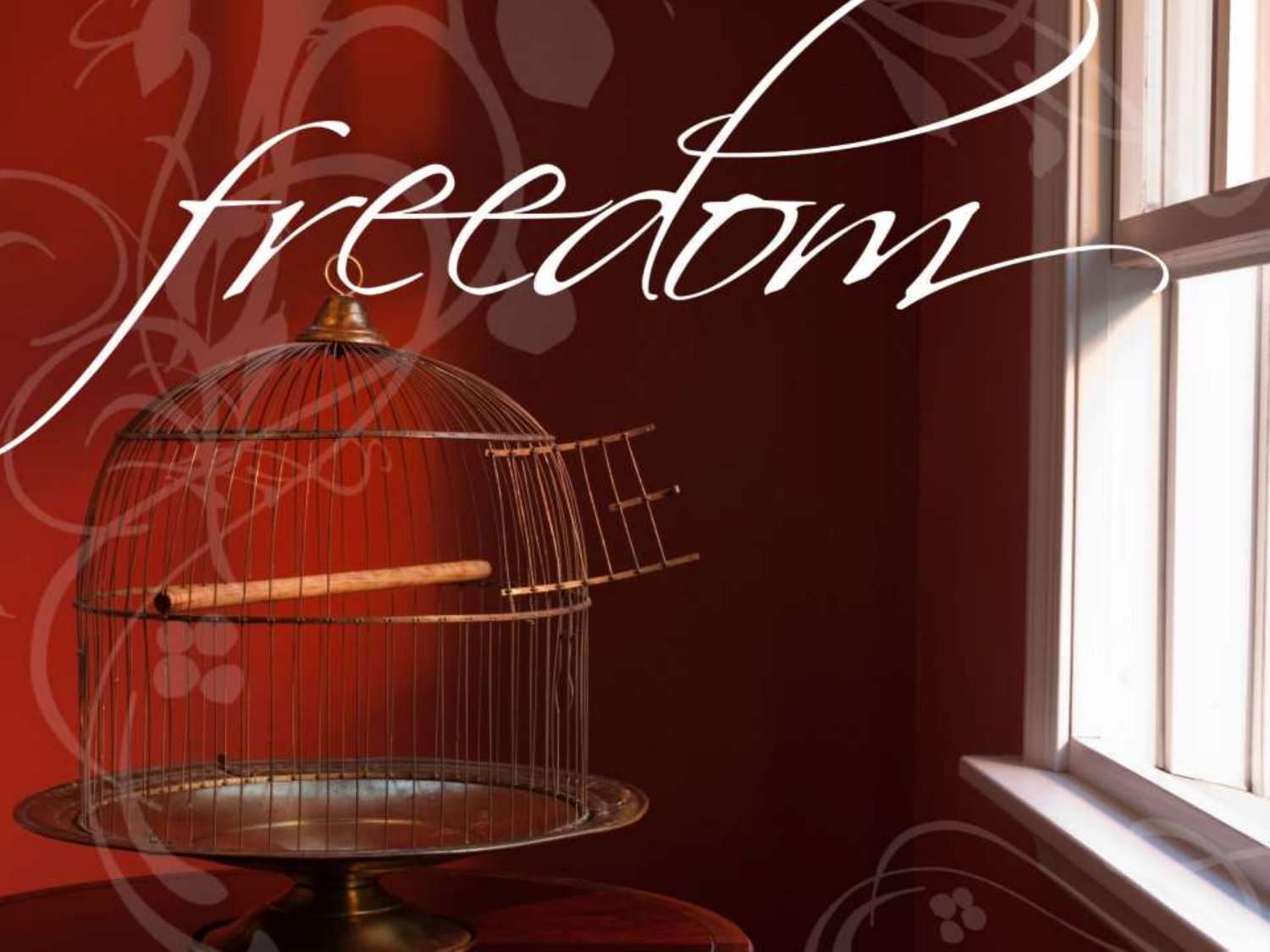**"With Christ as my witness, I speak with utter truthfulness. My conscience and the Holy Spirit confirm it. My heart is filled with bitter sorrow and unending grief for my people, my Jewish brothers and sisters. I would be willing to be forever cursed—cut off from Christ!—if that would save them."** Romans 9:1-3 NLT

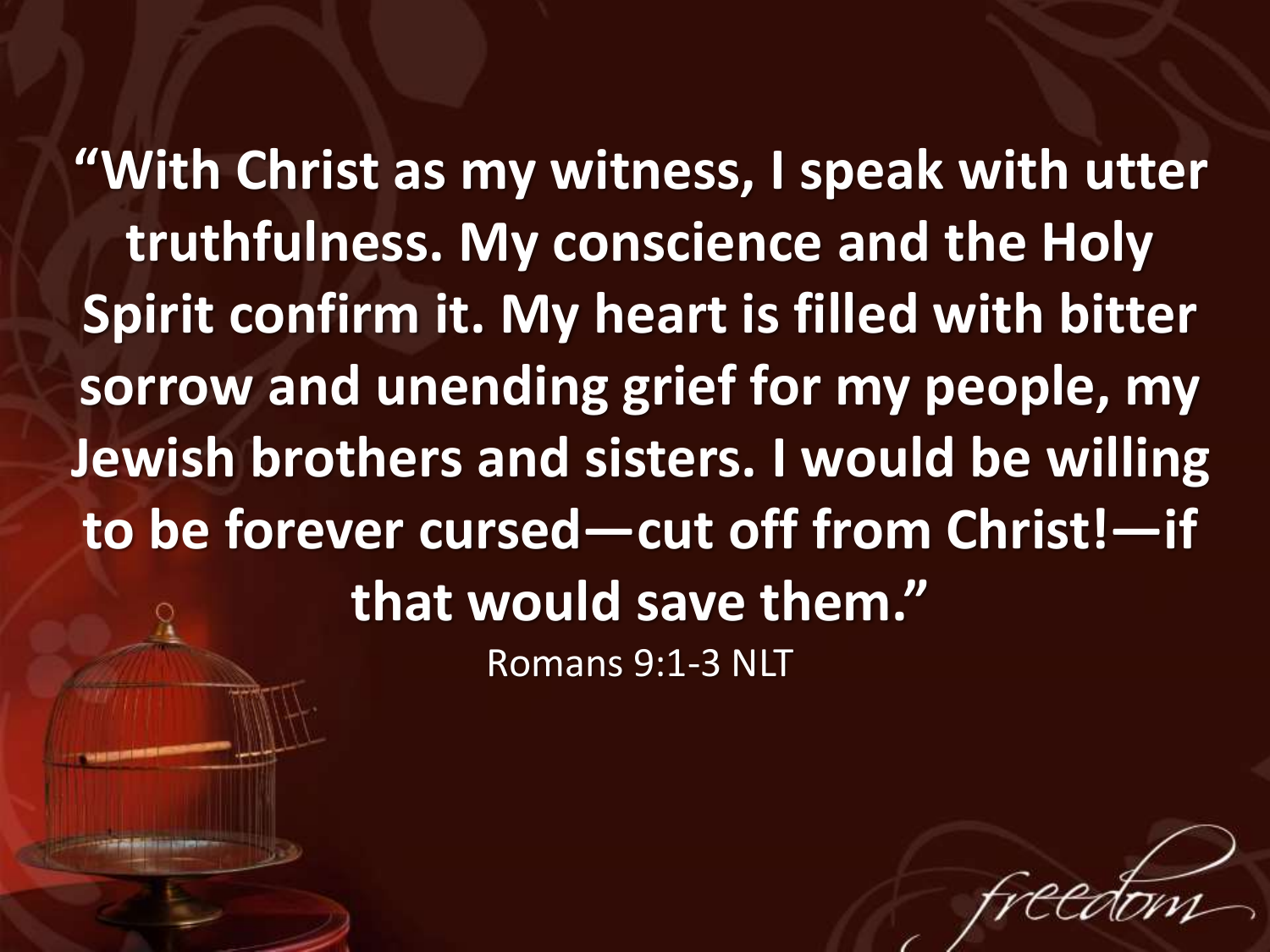**"forever cursed" ἀνάθεμα: anathema "devoted to God for utter destruction and without hope of being redeemed"**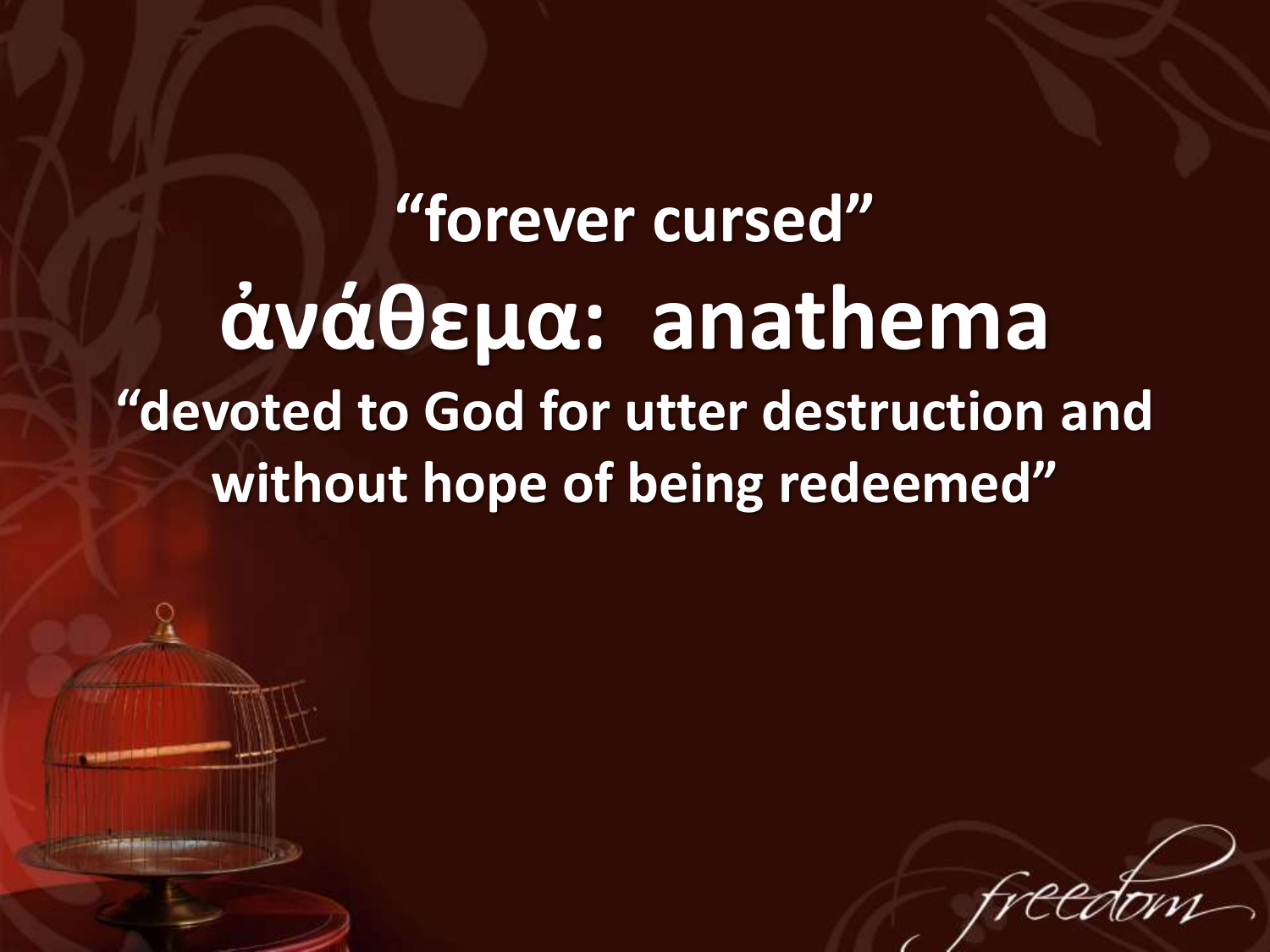**"Can anything ever separate us from Christ's love? Does it mean he no longer loves us if we have trouble or calamity, or are persecuted, or hungry, or destitute, or in danger, or threatened with death? And I am convinced that nothing can ever separate us from God's love.** Romans 8:35,38 NLT

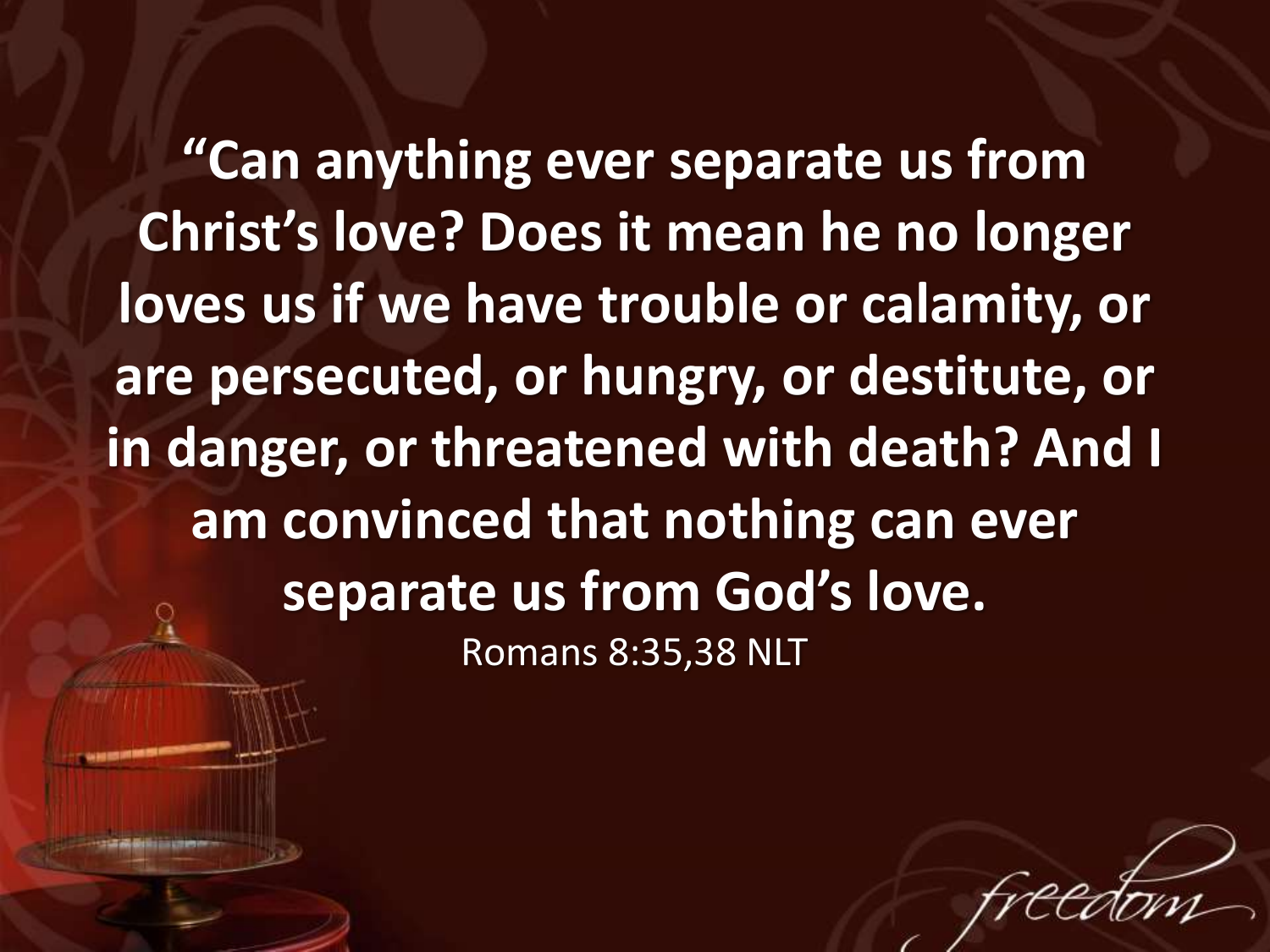**"This is my commandment: Love each other in the same way I have loved you. There is no greater love than to lay down one's life for one's friends."**  John 15:12-13 NLT

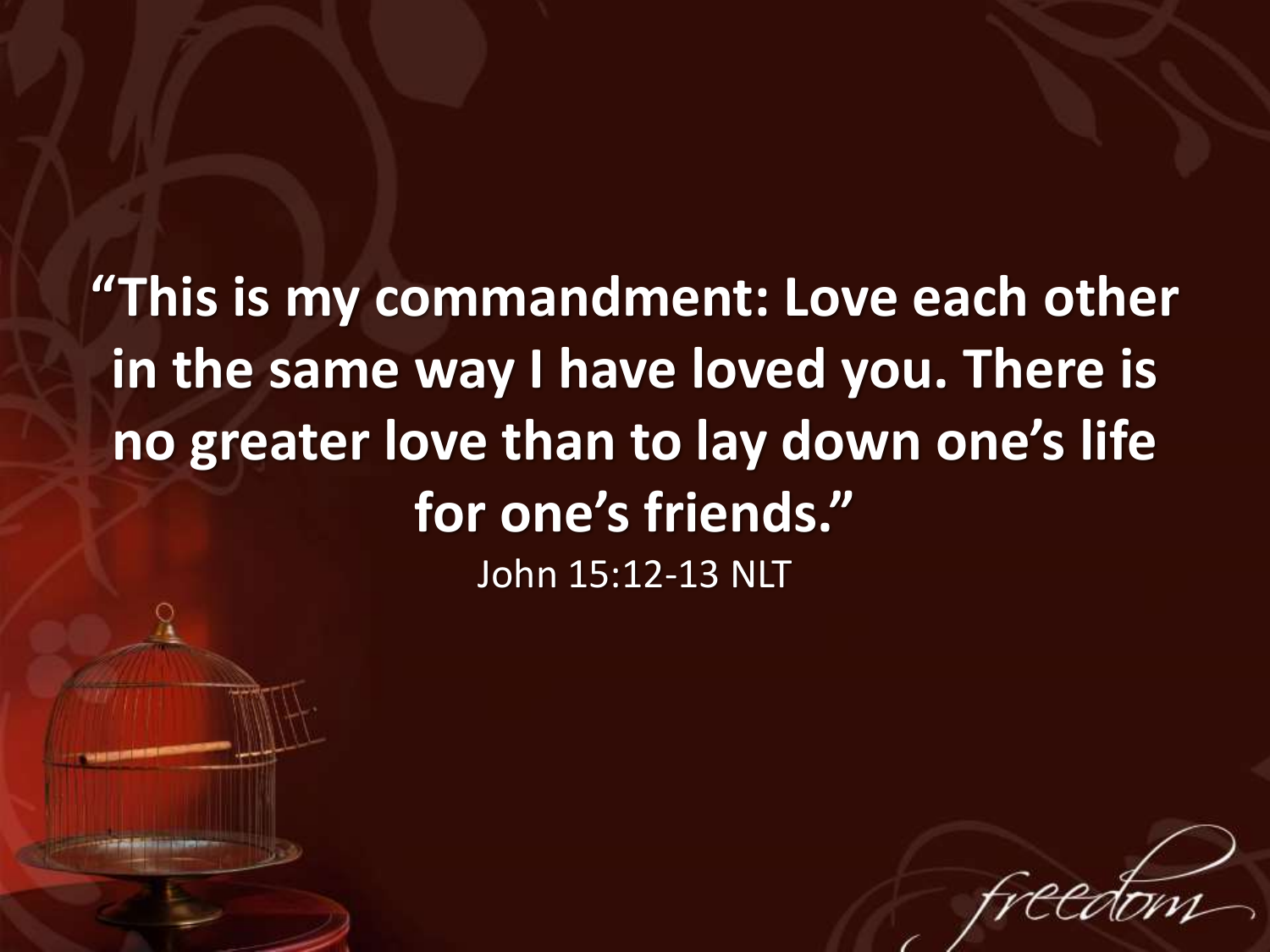**"I know what enthusiasm they have for God, but it is misdirected zeal. For they don't understand God's way of making people right with himself. Refusing to accept God's way, they cling to their own way of getting right with God by trying to keep the law. For Christ has already accomplished the purpose for which the law was given. As a result, all who believe in him are made right with God."**

Romans 10:2-4 NLT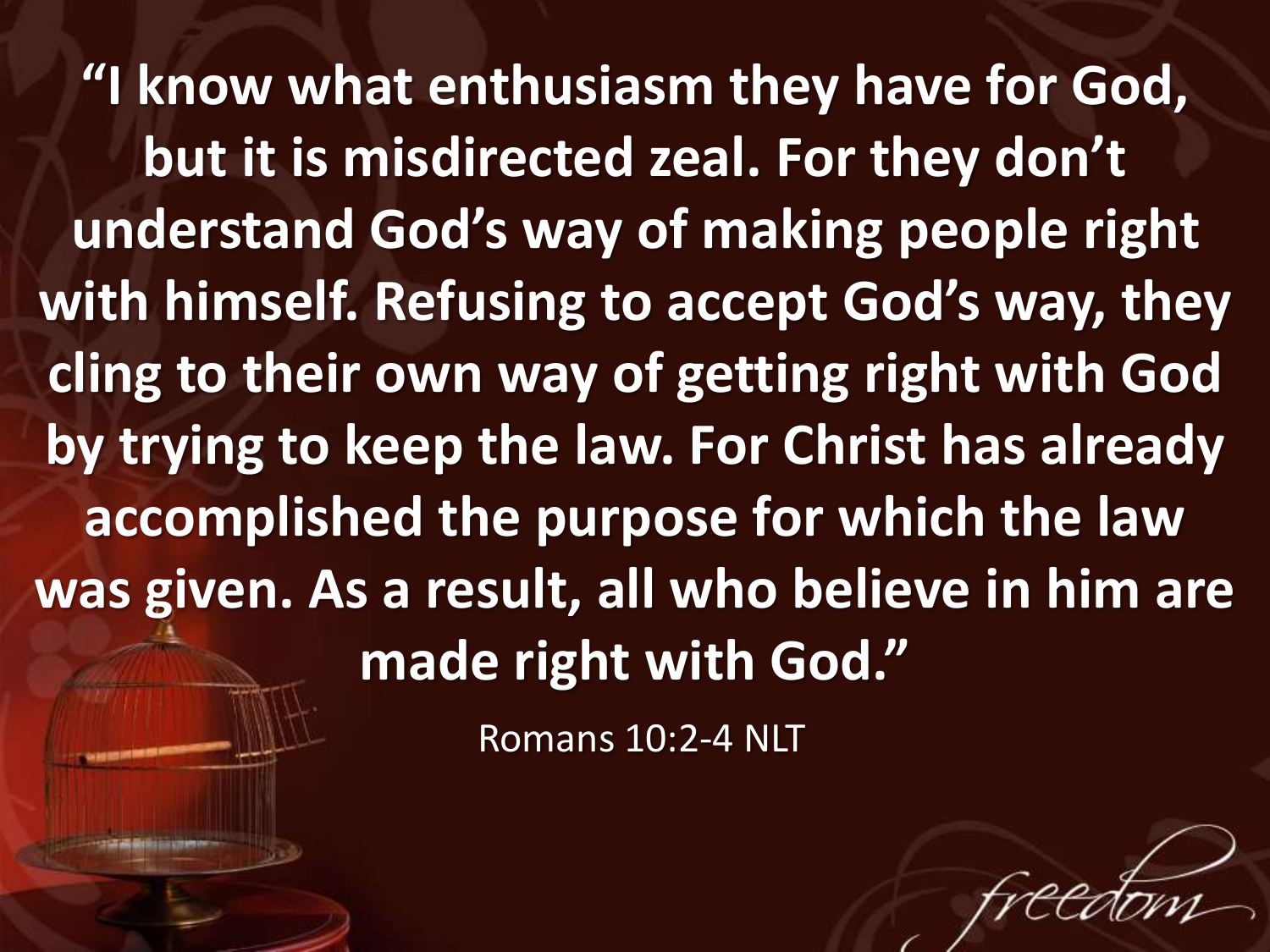**"And so, dear brothers and sisters, I plead with you to give your bodies to God because of all he has done for you. Let them be a living and holy sacrifice—the kind he will find acceptable. This is truly the way to worship him. Don't copy the behavior and customs of this world, but let God transform you into a new person by changing the way you think. Then you will learn to know God's will for you, which is good and pleasing and perfect."**  Romans 12:1-2 NLT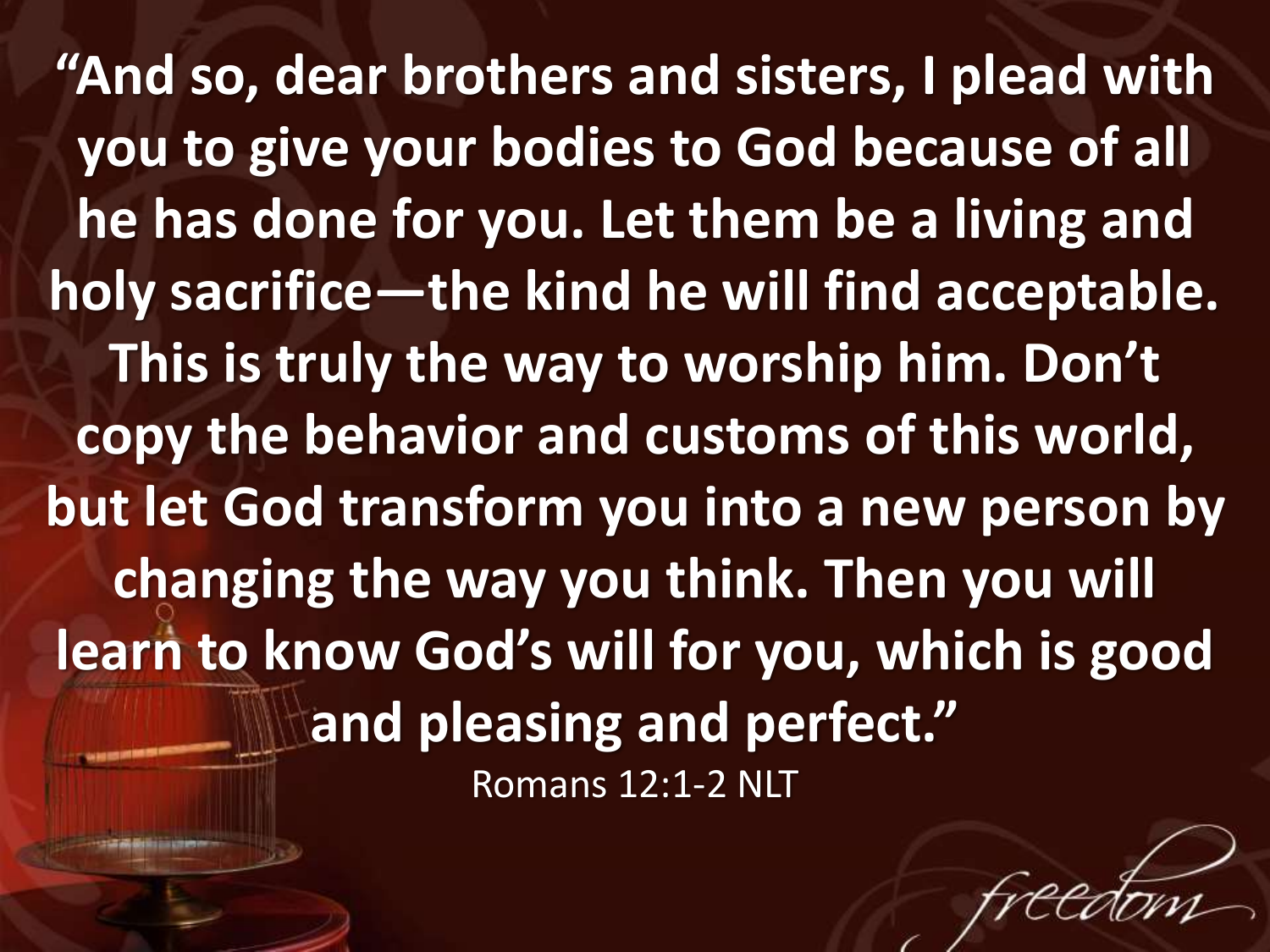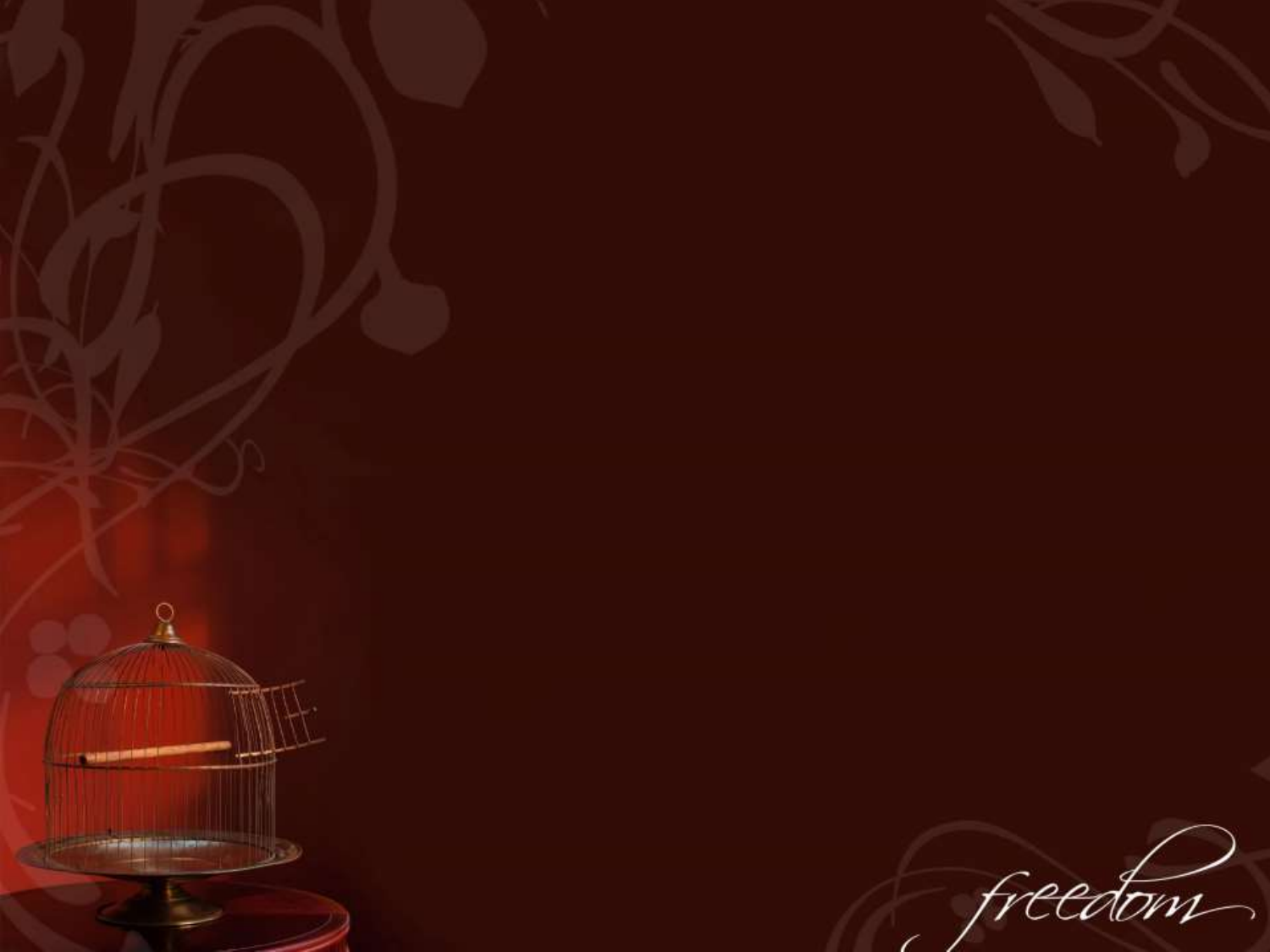## Ellen video here

**CARD RESIDENT** 

**コ語義義前語語書<del>の一</del>** 

freedom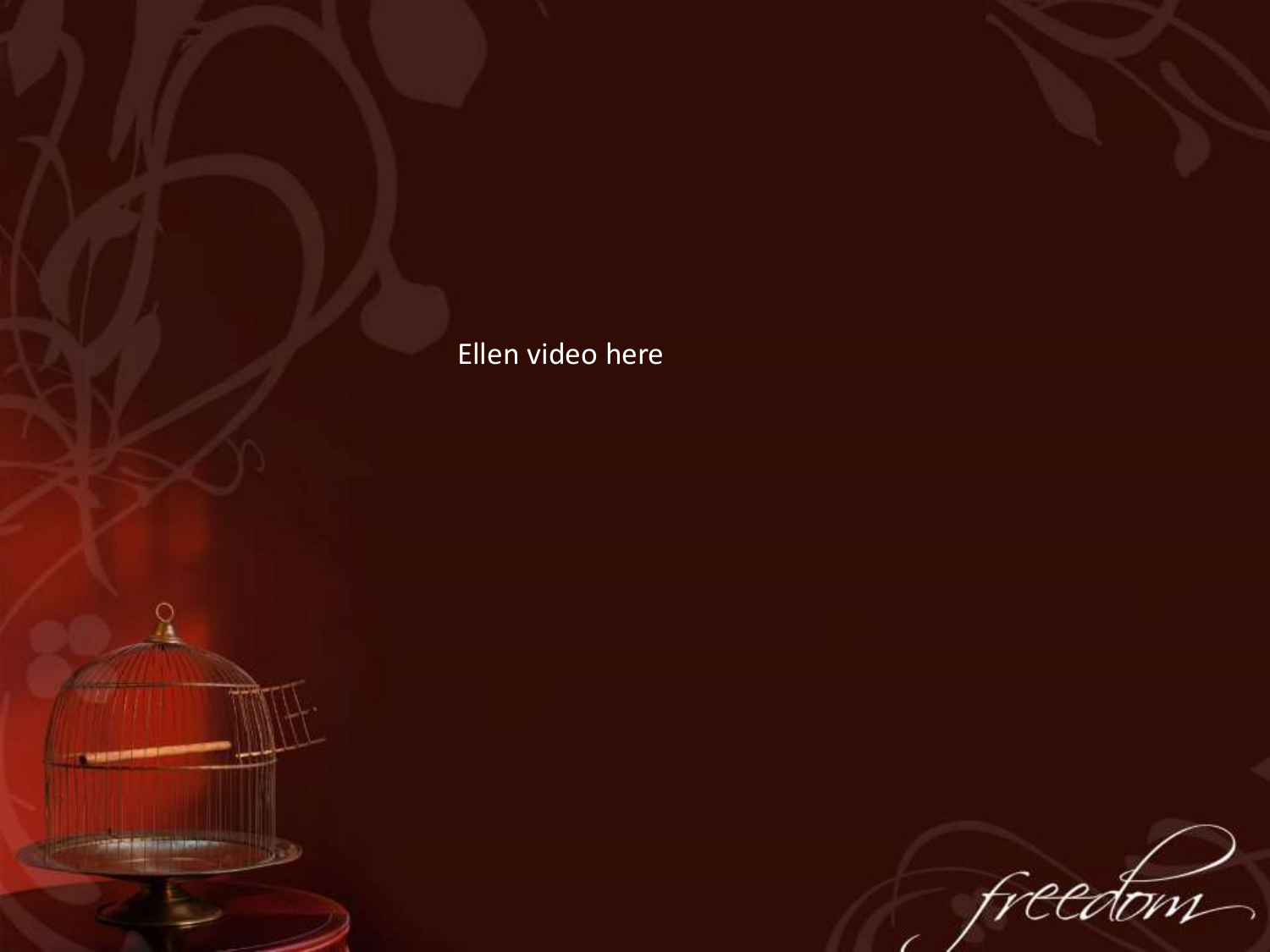**"Don't just pretend to love others. Really love them. Hate what is wrong. Hold tightly to what is good. Love each other with genuine affection, and take delight in honoring each other."** Romans 12:9-10 NLT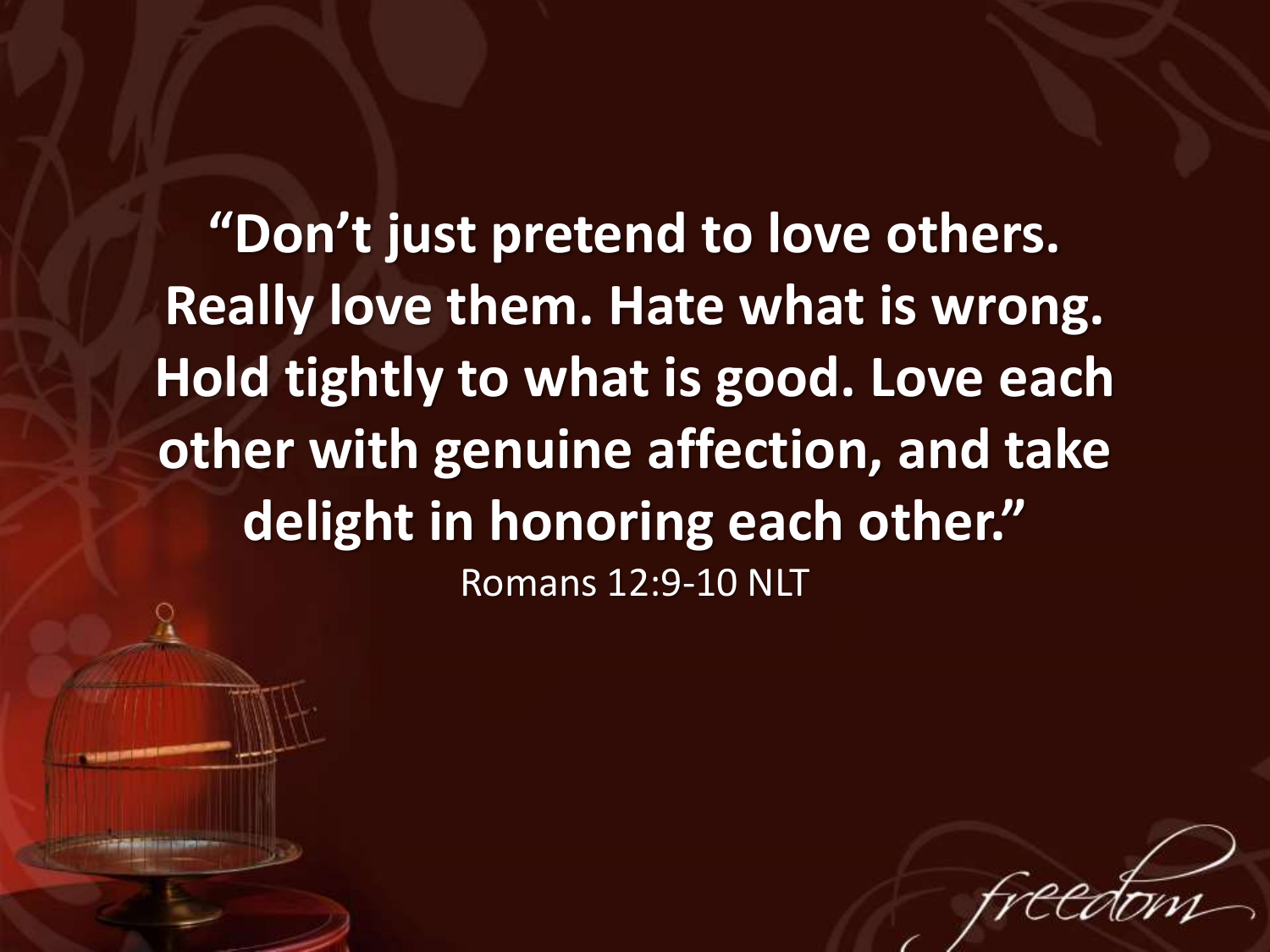**Don't just PRETEND to love others. Really LOVE them!**